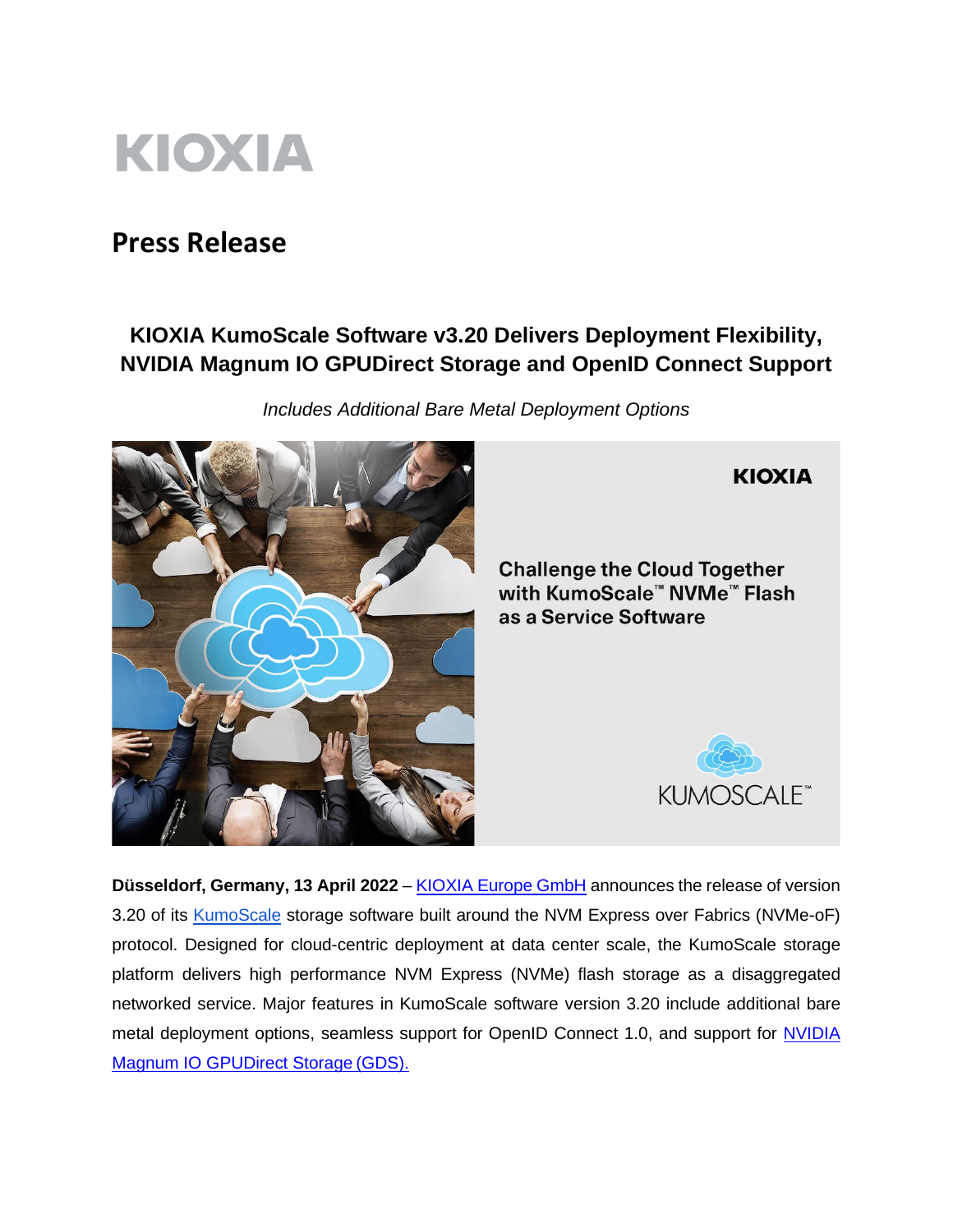# **Additional Bare Metal Deployment Options**

In addition to the KumoScale software's streamlined appliance install, KumoScale software version 3.20 adds an option to deploy on generally available commercial operating systems. Most large data centers deploy architectures that have very specific requirements for security, monitoring, telemetry and networking which requires that storage subsystems support OS customization to integrate into these environments seamlessly. KumoScale software "managed mode" enables complete flexibility for engineering and security administrators to configure, integrate and control the KumoScale software storage layer OS environment, while KumoScale software "appliance mode" provides simpler installation and automated deployment with reduced deployment complexity for small and medium enterprise customers but with more limited OS configurability.

# **NVIDIA Magnum IO GPUDirect Storage Support**

Version 3.20 adds support for NVIDIA GDS. GDS enables a direct data path for direct memory access (DMA) transfers between GPU memory and storage, which avoids a bounce buffer through the CPU. This direct path increases system bandwidth and decreases the latency and utilization load on the CPU. KumoScale software behaves as a storage adapter to GDS.

"The KumoScale software-defined platform maximises the flexibility and cost-effectiveness of NVMe storage," Paul Rowan, Vice President SSD Marketing and Engineering, KIOXIA Europe GmbH. "It makes us proud to work with companies like NVIDIA and to offer support for NVIDIA Magnum IO GPUDirect Storage (GDS)."

"AI and other breakthrough cloud technologies have the potential to solve some of society's most difficult challenges - and they're transforming data center architectures," said Rob Davis, vice president of storage technology at NVIDIA. "NVIDIA's accelerated computing platform enables storage innovators such as KIOXIA to equip customer data centers with the extreme performance required to tackle next-generation workloads."

## **OpenID Connect Support**

Version 3.20 adds support for third-party OpenID Connect 1.0. OpenID Connect is an identity layer on top of the OAuth 2.0 protocol that allows Clients to verify the identity of users and sessions based on the authentication performed by an Authorization Server for service account permissions. KumoScale software support for OpenID Connect simplifies security integration into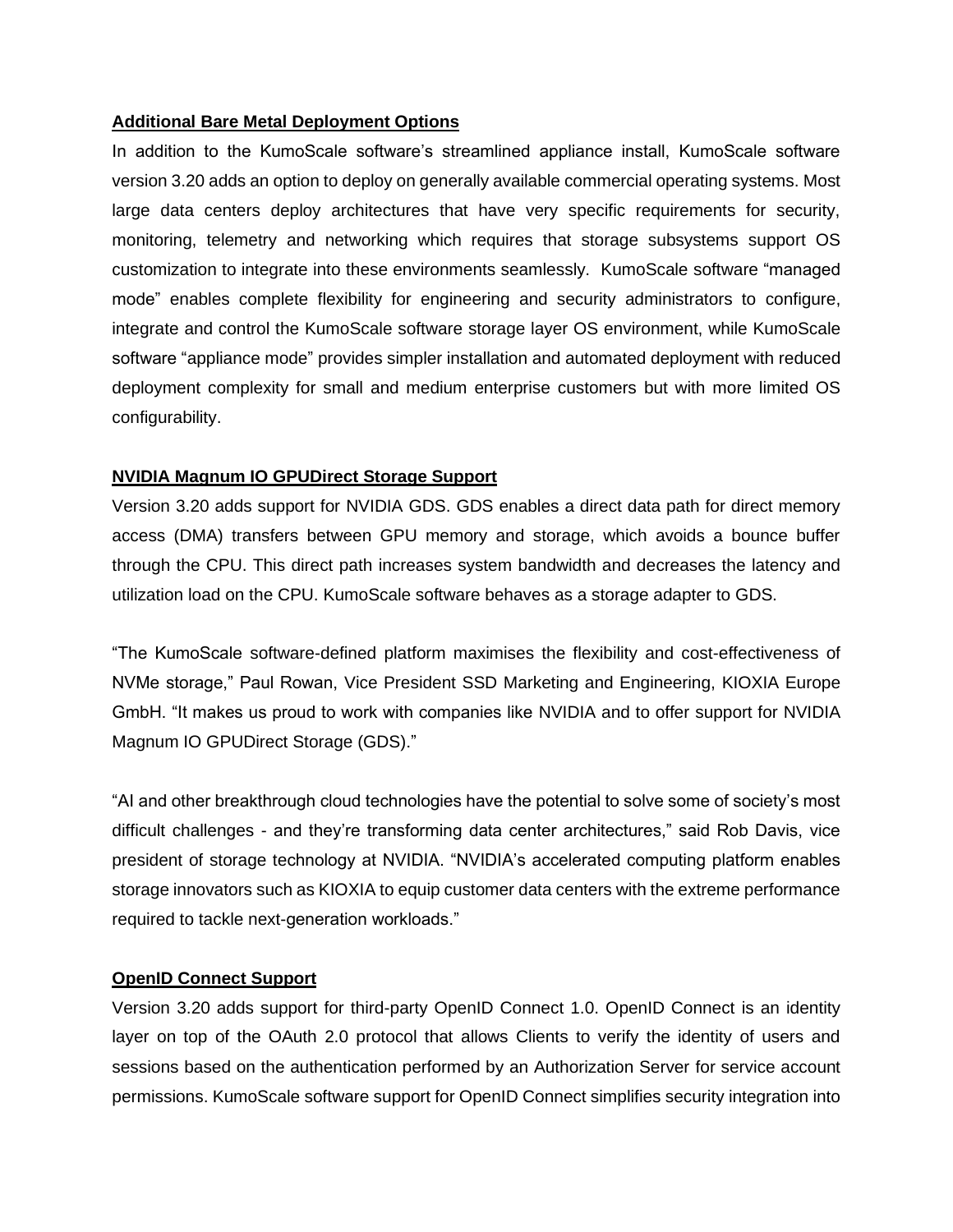CSP data center environments.

KumoScale software version 3.20 also includes CSI raw block support and an embedded Grafana storage analytics dashboard.

Please visit [KumoScale Software | KIOXIA](https://business.kioxia.com/en-emea/ssd/kumoscale-software.html) to learn more. Customers interested in testing KumoScale software v3.20 are encouraged to contact us using the [inquiry](https://www.kioxia.com/en-emea/contact/agree.html) form.

# **About KumoScale Storage System**

[KumoScale](https://kumoscale.kioxia.com/en/) storage system software is a leading high-performance block storage software suite for on-premises clouds. Combining the speed and responsiveness of born-in-the-cloud software with the staying power of one of the world's largest flash memory makers, the KumoScale storage system software uses NVMe technology to enable flash as a service in software-defined storage (SDS) environments for Kubernetes, OpenStack and bare metal infrastructures.

### **Notes:**

Representations that KumoScale supports OpenID Connect 1.0 are made by KIOXIA America and not by the OpenID Foundation.

The following trademarks, service and/or company names – OpenID, OpenID Connect, OpenID Foundation, NVIDIA, NVIDIA GPUDirect Storage, NVIDIA Corporation, Grafana, Raintank, Inc. dba Grafana Labs, Kubernetes, Linux Foundation, OpenStack, OpenStack Foundation, PCI Express, PCIe, PCI-SIG, NVM Express, NVMe, NVMe-oF, NVM Express, Inc. – are not applied, registered, created and/or owned by KIOXIA Europe GmbH or by affiliated KIOXIA group companies. However, they may be applied, registered, created and/or owned by third parties in various jurisdictions and therefore protected against unauthorized use.

Images are for illustration purposes only.